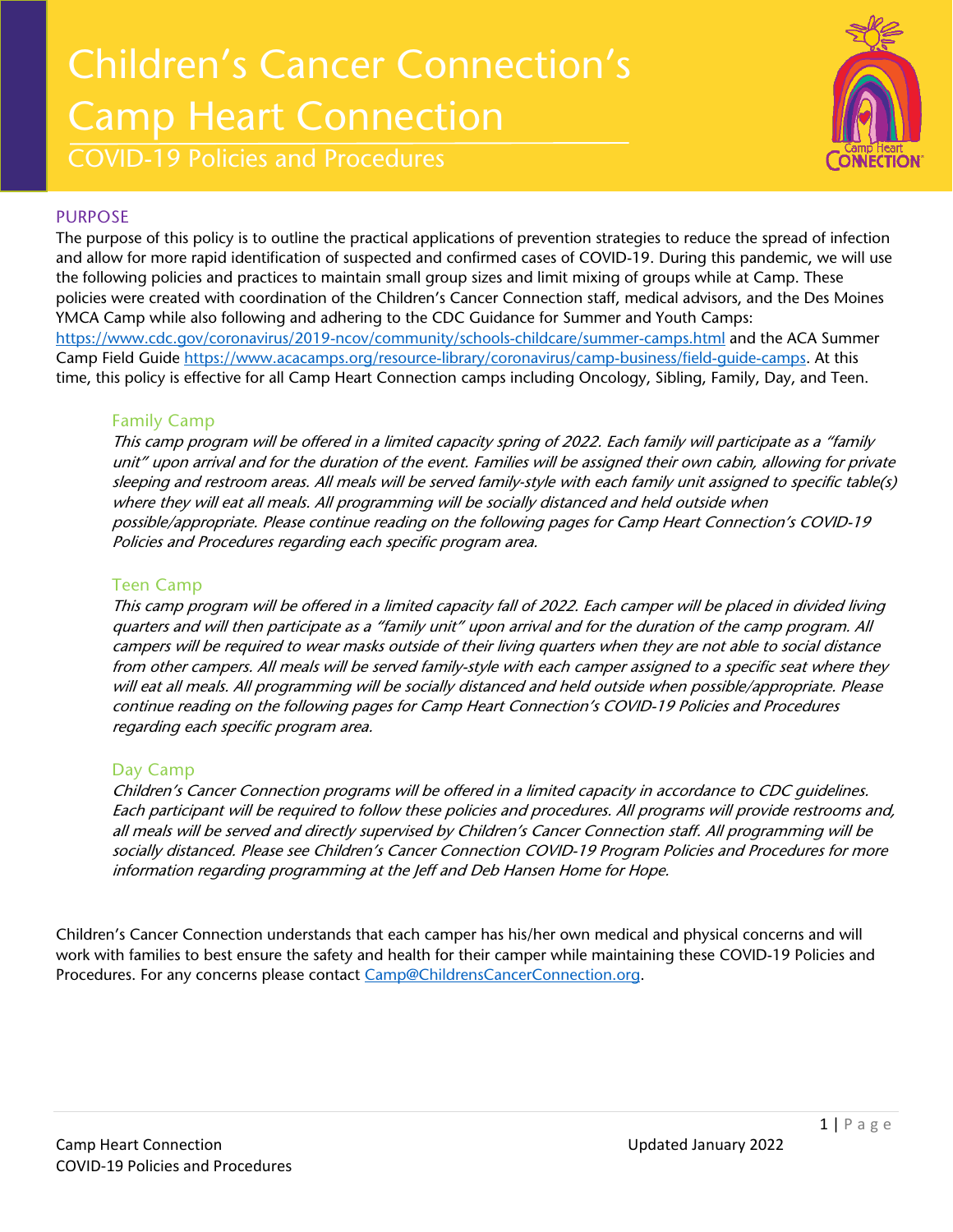#### Vaccination

Although Children's Cancer Connection cannot require vaccination for COVID-19, we do highly recommend that all eligible campers and participating family members, if interested, receive the full vaccine series at least 14 days prior to attending Camp Heart Connection camps. All volunteer staff will be required to be fully vaccinated.

#### Parent/Guardian Expectation

Due to the COVID-19 global pandemic, Camp Heart Connection is requiring that all parents remain within an appropriate travel distance to the event site in case there is a need to the immediate removal of a camper from the event. If a parent is not able to remain within an appropriate travel distance (within 4hrs after initial phone call) to the event site, please ensure that there is a different family member, friend, or guardian that will be available if needed. This family member, friend, or guardian must be communicated to the Camp Director.

#### Arrival, Check‐in, and Participant Screening

The protocols listed below are intended to be a minimum standard but may not be exhaustive. The immune status, risk factors, and acuity of specific campers (and their families) should be taken into consideration when implementing the specific protocols. At a minimum, any camper, family member, staff, or volunteer (hereafter designated as "Participant") who has a temperature of 100.0° Fahrenheit or above, or other signs of illness, will not be allowed into the Camp Heart Connection facility. Participants should educate themselves to be on alert for signs of illness in themselves and anyone in their household. If a participant (or anyone in his/her household) exhibits any of the symptoms identified for screening (see below), the participant(s) will NOT be permitted to enter Camp Heart Connection. The policies below are in addition to the standards already in place.

#### A. Pre‐Screening

• Self-Reported daily temperature and symptom check logs must be kept for 10 days prior to event. Camp Heart Connection will provide this form to all registered participants prior to 10 days prior to event.

#### B. Arrival Expectations

The following expectations apply to all participants:

- All participants who arrive at Camp Heart Connection events for check-in must wear a face covering (nonmedical grade or medical grade face mask) over their nose and mouth unless cleared by Camp Heart Connection prior to the event. All campers must wear face coverings, especially when indoors where social distancing might not be possible or where required by signage. If this is a concern please discuss with the Camp Director, Nurse, or Medical Director, or have a written statement provided by the camper's physician for the camper. Campers and families are expected to bring their own masks (reusable and labeled with the camper's name).
- Drop Off
	- o Family, Teen, and Day- Only essential individuals (i.e., those expecting to remain at Camp Heart Connection throughout the event) should come to the check‐in area to avoid crowding, and social distancing of at least 6 feet must be maintained during check‐in; anyone who is providing a ride to another individual and not staying for the event should remain in their vehicle.
	- $\circ$  Oncology and Sibling Camps campers will be assigned a drop off time based on their last name. Drop off times will be communicated to all registered campers via email. During drop off, all participants should remain in the vehicle. Drop off will be a one direction drive through camp and the vehicle will have multiple check point stops along the way. Stops will include a camper check in, review of medical information, complete COVID-19 prescreening questionnaire, medicine drop off, luggage drop off, pre-ordered apparel orders delivered to the family, and then camper drop off. Only the campers will be allowed to leave the vehicle at the end of drop off, parents and/or siblings not attending the on-going camp session will be required to remain in the vehicle.
- Hand sanitizer will be used upon arrival by all participants at Camp Heart Connection events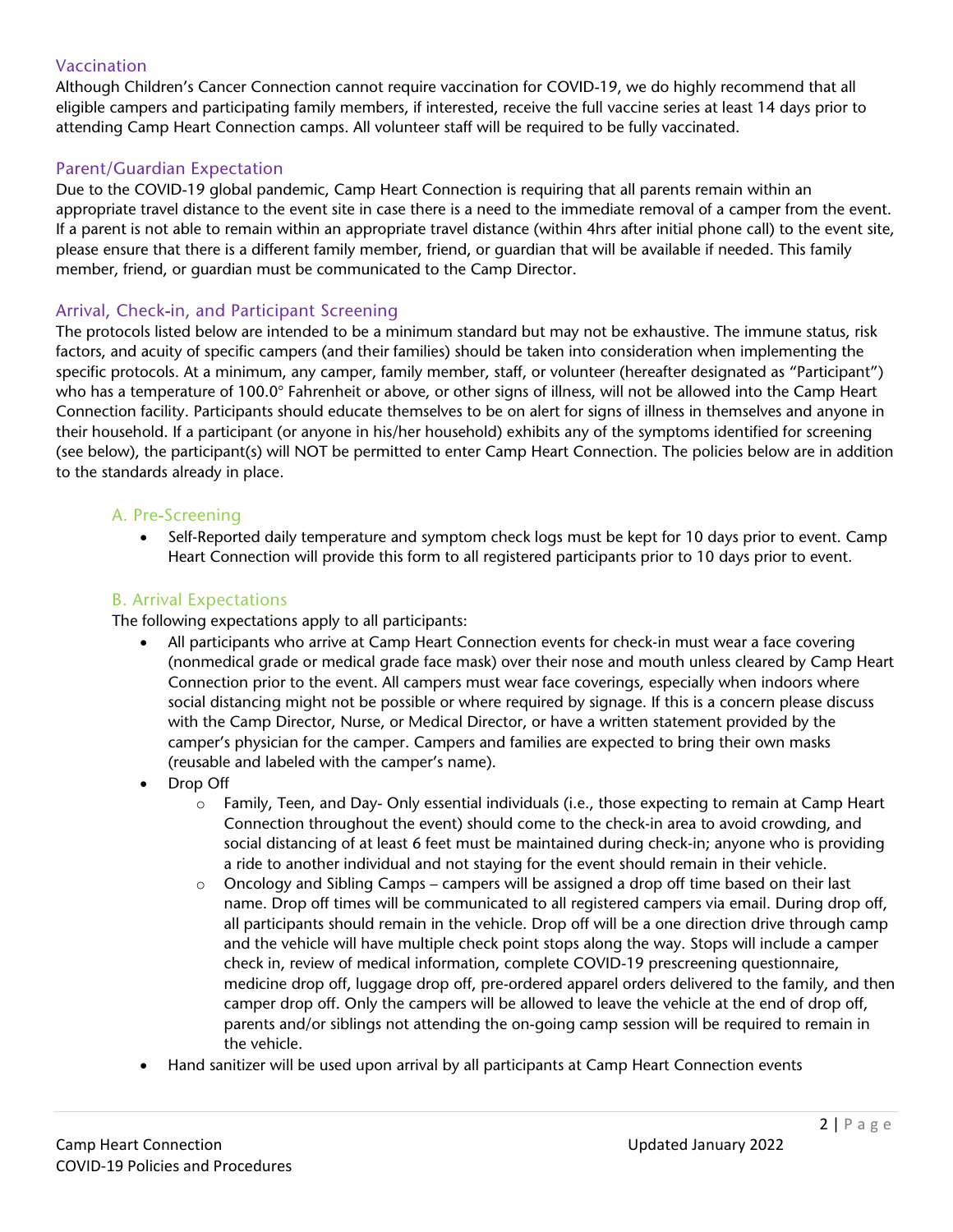• Family units and Camp Heart Connection staff and volunteers will socially distance from one another and remain at least 6 feet apart at all times unless facilitation of an activity requires less distance (e.g., side walkers at Horseback)

#### C. Arrival Screening

Camp Heart Connection will record answers to the following questions, along with a temperature for each Participant, prior to allowing them into the Camp Heart Connection facility. The screening will be documented and signed-off by the designated Camp Heart Connection Medical Director or Camp Director.

- Have you had a fever of 100.0° F or above in the last 10 days?
- Have you recently experienced coughing or shortness of breath?
- Have you recently experienced loss of taste or smell?
- Have you been exposed to anyone who has had a positive or pending COVID test in the last 10 days?

#### D. Ongoing Screening

• Daily symptom reviews and temperature checks will be performed by designated Camp Heart Connection medical staff for all participants. Ongoing screening will be documented.

#### E. Occurrence of Positive Test Result or Active Symptoms while at Camp Heart Connection

- Any participant who is screened positive or showing active symptoms of COVID‐19 will go directly to their living space without coming into contact with others, spaces, or equipment while making their way there if at all possible, and maintaining at least 6 feet of separation from others while in transit if unable to avoid others altogether.
	- o The Camp Nurse, Medical Director, and Camp Director should be notified of the symptoms immediately, and may be reached by phone or text to help minimize contact
	- $\circ$  Any participant showing symptoms will be required to wear a medical grade mask (masks and social distancing should already be standard practice even without a positive screening/demonstration of symptoms, but Camp Heart Connection will supply a medical grade mask for participant(s) who have screened positive or are showing active symptoms if needed)
	- o Any participant screened positive or showing active symptoms will also be asked to identify all other participants with whom they have come into contact to facilitate onsite contact tracing as necessary
	- $\circ$  If a camper or family member is showing symptoms, all members of the family should return to their cabin, pack their belongings, and leave Camp Heart Connection if a driver from their family is feeling well enough to safely drive them
	- $\circ$  If a staff or volunteer is showing symptoms, he or she should return to their cabin, pack their belongings, and leave Camp Heart Connection if feeling well enough to safely drive themselves, or have another friend or family member come pick them up if needed; if waiting for a ride, they may be instructed to move out of their assigned cabin to an area where they can be isolated until a ride is available
- Camp Heart Connection will direct the participant to the nearest facility to obtain a rapid COVID-19 test on their way home.
- Participants will be directed to remain in quarantine/self-isolation until test results are received
- Camp Heart Connection will follow CDC guidelines for any participant who tests positive for COVID-19 during or after an event. These guidelines include, but are not limited to, notifying the health department of a positive case, identifying what individuals the participant who tested positive may have been in contact with while at Camp Heart Connection, informing anyone in our community with potential exposure while maintaining confidentiality, and ensuring all of the following criteria are met before allowing the individual to participate in another Camp Heart Connection event:
	- o At least 72 hours have passed since recovery (resolution of fever without the use of medication) AND significant improvement in symptoms
	- o At least 10 days have passed since symptoms first appeared or positive test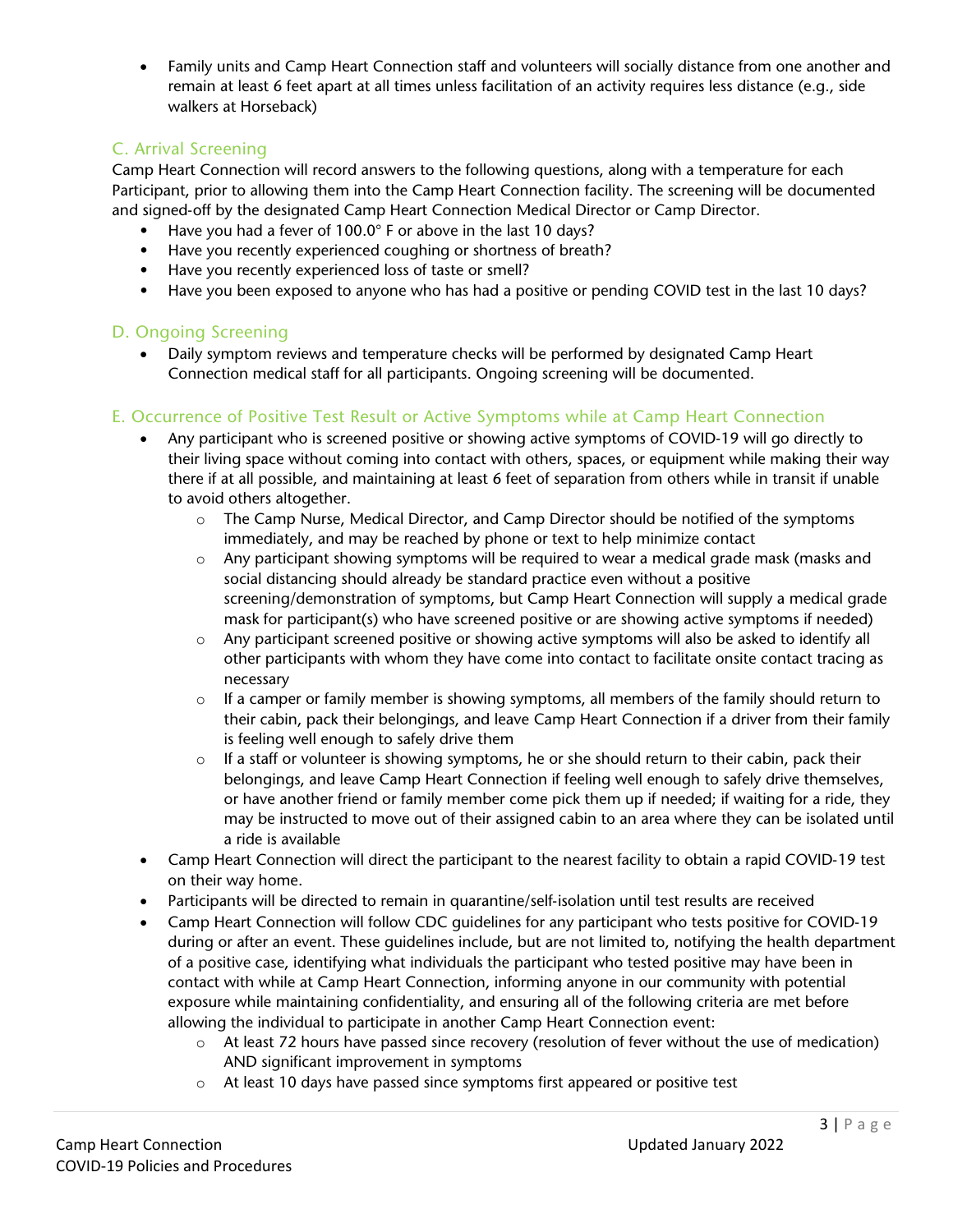• If any participants have potentially been exposed to an individual who has tested positive, they will be directed to self‐isolate at home for 14 days, monitoring symptoms during that time period to include twice daily temperature checks, and to seek medical assistance if they develop symptoms that become severe.

#### Ongoing Staff and Volunteer Expectations

All Camp Heart Connection staff and volunteers (Kitchen, Day, and 3<sup>rd</sup> Parties) must wear approved face coverings while interacting with any participants, preparing or serving food, or preparing or implementing day programs. Kitchen staff will also wear gloves, which will be changed often, as appropriate. All staff are expected to wash their hands and use hand sanitizer regularly and between interactions with campers/families.

#### Washing Hands and Hand Sanitizer

Hand sanitizing stations and signs encouraging active handwashing will be placed throughout Camp Heart Connection. Camp Heart Connection staff will STRONGLY encourage handwashing and use of sanitizer throughout the day for all participants.

#### Visitors/Donors/Tours

Due to the pandemic, visitors/donors/day‐volunteers are not permitted during programs (with the possible exception of day volunteers/supporters who are screened upon arrival and leading only one specific activity and not returning again once they leave Camp Heart Connection for that session). All staff and volunteers participating in Camp Heart Connection will remain at Camp Heart Connection for the duration of the session, or if they need to leave prior to the end of the session for any reason, they will not return for that session. Children's Cancer Connection understands that each camper may have their own medical or personal reasons for needing to leave during the session (for example chemotherapy treatment), these situations should be directly communicated with the Camp Director to ensure the safest plan.

#### Camper "Family Unit" Expectations

Dependent on the type of Camp session, each camper will be placed in a cabin and each cabin will then participate as a "family unit" upon arrival and for the duration of the camp program. All cabins will be required to wear masks outside of their cabins when they are not able to social distance from others – including other cabins, Camp Heart Connection staff and volunteers, and Des Moines YMCA Camp Staff. All meals will be served family‐style with each cabin assigned to specific table(s) where they will eat all meals. All programming will be socially distanced and held outside when possible/appropriate. Current CDC guidelines require that all campers wear masks unless the camper is unable to take the mask off by themselves (these exceptions should be communicated to the Camp Director prior to the event). Scheduled mask breaks, similar to those currently enforced to most school systems, will be allowed when the campers are able to socially distance. Camp Heart Connection Staff are trained to closely monitor all campers participating in any outdoor programs for heat stroke/heat exhaustion and will implement unscheduled mask/water breaks to ensure the health and safety of a camper.

#### Des Moines YMCA Camp Staff Specific Policies and Procedures

#### Kitchen and Food Service

#### Utensils and Plates

Dining Hall plates, utensils, cups, serving platters, and other various dishes may be used, and will be appropriately cleaned and disinfected between uses.

#### Food Preparation and Meal Service

- All participants must wash their hands prior to preparing or serving a meal
- Des Moines YMCA Camp will follow all applicable Federal, State, and Local regulations and guidance related to safe preparation of food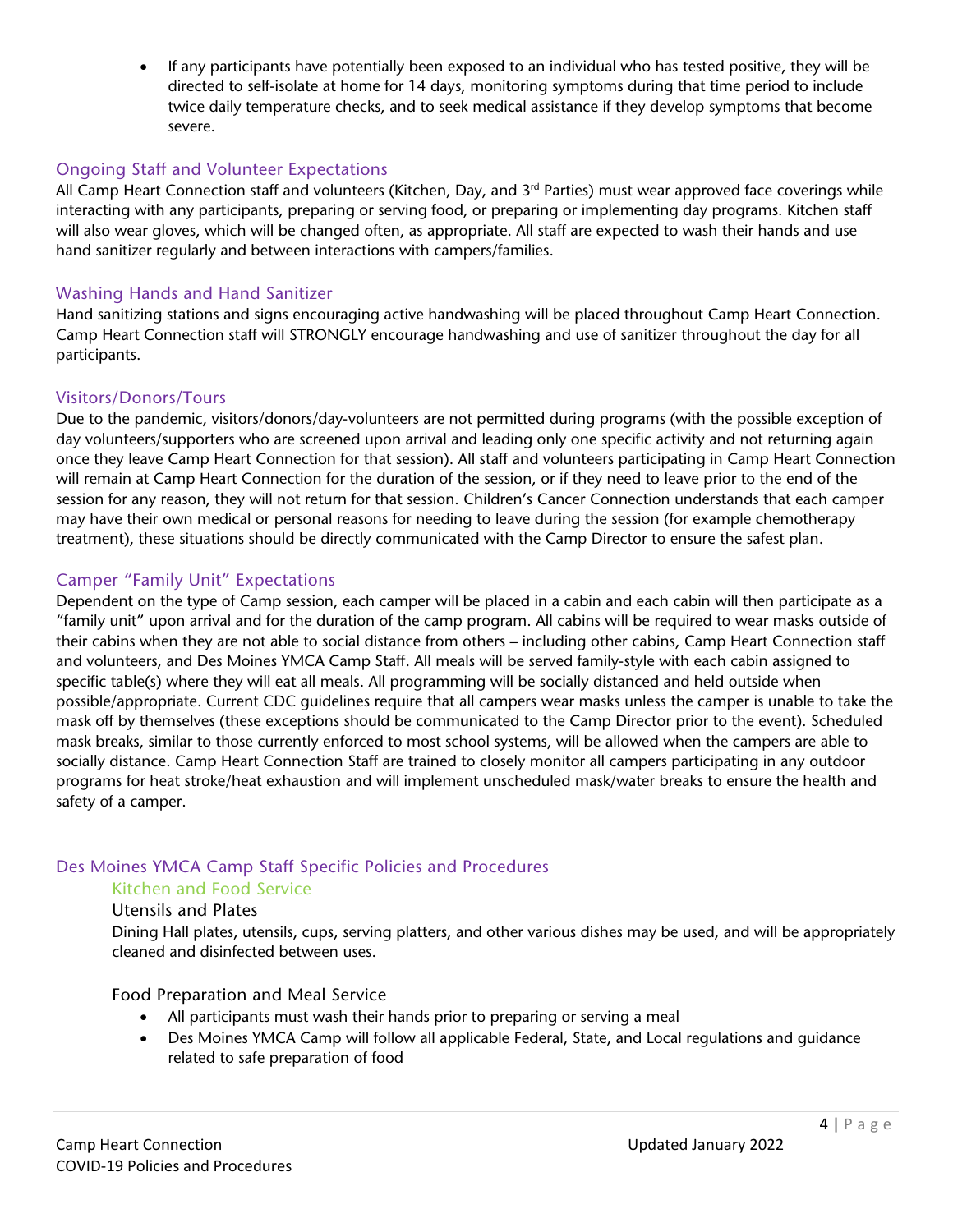Food Safety and Meal Service Modifications

- Doors for entry and exit of the Dining Hall, and guidelines for traffic flow throughout the Dining Hall, will be designated
- Tables will be assigned to an individual family unit and each unit will be required to eat at the same table for the duration of the family weekend retreat
- Des Moines YMCA Camp will arrange tables and chairs to allow for proper social distancing between Family Units, and between each Camp Heart Connection staff or volunteer
- Tables, benches, and chairs will be washed and sanitized between uses
- Thorough hand washing (20 seconds with warm water and soap) for all participants will be required before and after eating
- There will be no self‐service options or buffet‐style food offerings (such as a salad bar) due to high risk of contamination
- All individuals serving food will be required to wear a face covering and gloves while serving
- Food will be served family‐style at the table:
	- o A Camp Heart Connection staff member (hereafter, "Server") will deliver trays of food to each table
	- o Servers will wear masks and gloves at all times while serving
	- o When a server provides refills of food or beverages for family‐style meals, new dishes will be provided each time
	- $\circ$  Special diet items for all participants with food allergies/special diets will be served to them at their designated table
	- $\circ$  Family Units will be oriented on the system used to indicate to their server that they need food/drink refills or general assistance during their first meal at Camp Heart Connection
	- o Only designated Des Moines YMCA Camp staff will be allowed to touch/use the beverage or cereal dispensers, and will wear gloves/follow sanitizing guidelines according to their training; Other participants will not touch/use the beverage or cereal dispensers
	- $\circ$  Participants will be asked to remain seated at their respective table unless entering or exiting the Dining Hall, or visiting the restrooms. All needed items will be brought to the tables by a server.
	- o At the end of the meal, family units will leave all dishes, utensils, etc., on their table and their Server will clear them
- All non‐disposable food service items will be cleaned and sanitized in a commercial dishwasher; Des Moines YMCA Camp staff will ensure mechanical dishwashers are functional with the appropriate type and amount of sanitizer and appropriate temperature for sanitizing utensils and food contact surfaces
- Cabins will be issued a single 82oz water bottle in their cabin backpack that may be filled at their cabins or at water bottle filling stations throughout the week; other drinks will be available during meals from servers. Dixie cups will be provided for use at each water bottle filling station and in each cabin. Dixie cups can be used at the water bottle filling station or by the 82oz cabin specific water bottle.

#### Cleaning and Disinfecting

For Camp Heart Connection, the cabins and all buildings will be cleaned and sanitized prior to arrival of participants. Participants should inform Camp Heart Connection staff if any housekeeping is needed over the course of the session.

Areas prone to high use or touch, such as bathrooms, doors/doorknobs, light switches, sink faucets, countertops, and tables, will be disinfected multiple times daily and after each scheduled use. A chart will be present in all common area bathrooms, noting each instance of disinfection. Disinfecting wipes will also be provided in each public restroom facility, and wipes should be thrown away after use. Flushing them causes problems with the YMCA's wastewater system. Whenever possible, we encourage family units to return to their assigned cabin to use the restroom, thus minimizing their exposure to viruses that could be transferred through public restroom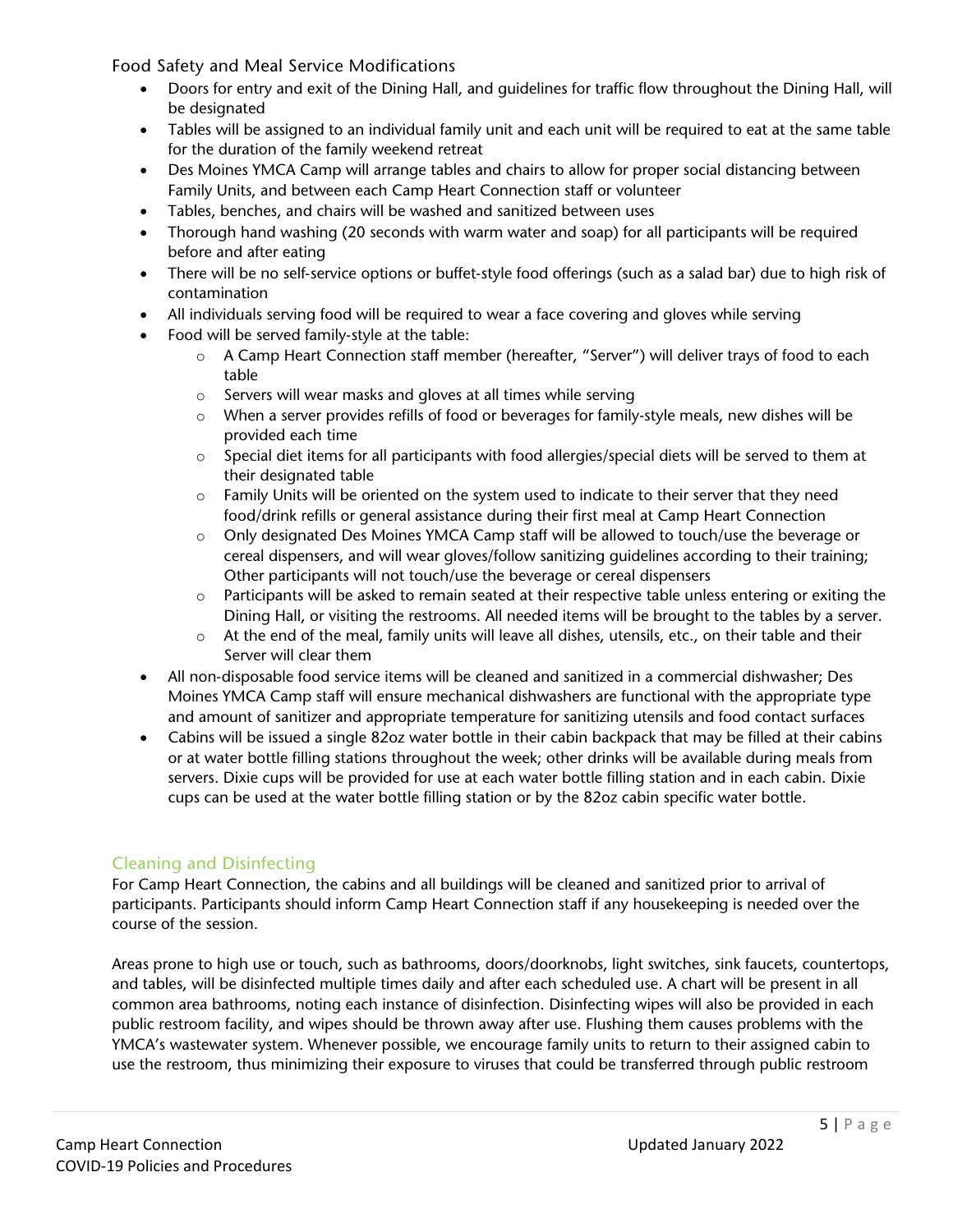use. Participants should alert Camp Heart Connection staff if there is a bathroom or other location that needs immediate cleaning/sanitizing attention.

Staff and volunteers will wear disposable gloves and approved PPE while performing all cleaning tasks, including handling trash. Staff and volunteers should immediately report breaches in PPE such as a tear in gloves or any other potential exposures to their supervisor. Staff and volunteers will be expected to wash their hands thoroughly and often, including immediately after removing gloves and/or after contact with an ill person.

- Gloves will be compatible with the disinfectant products being used to prevent tears or deterioration. Only latex‐free gloves are allowed on Des Moines YMCA Camp property
- Additional PPE may be required based on (a) the cleaning/disinfectant products being used, (b) the risk of splash, or (c) in response to potential biohazards
- Gloves should be removed carefully to avoid contamination of the wearer and the surrounding are; All staff are expected to wash hands thoroughly after removing gloves
- Reusable (washable) clothing or cleaning materials should be laundered after each use; all staff and volunteers are expected to wash hands thoroughly after handling dirty laundry

All participants should follow normal preventive actions while at Des Moines YMCA Camp and after returning to home and/or work, including washing hands, and/or using hand sanitizer regularly, and avoiding touching eyes, nose, or mouth with unwashed hands.

Cleaning of Hard (Non‐porous) Surfaces

• Hard surfaces that are dirty should be cleaned using a detergent or soap and water prior to disinfection (See "Disinfecting" below for next steps)

Cleaning of Soft (Porous) Surfaces

- Soft (porous) surfaces, such as carpeted floors, rugs, and drapes, should have visible contamination removed if present and then cleaned with appropriate cleaners indicated for use on these surfaces. After cleaning:
	- o If the items can be laundered, they should be laundered using the warmest appropriate water setting for the items and dried completely
	- o Otherwise, use products that are EPA‐approved and that are suitable for porous surfaces
	- o Use appropriate disinfectants (see "Disinfecting" below) as applicable

Linens, Clothing, and Other Items That Go in the Laundry

- To minimize the possibility of dispersing viruses through the air, dirty laundry should not be shaken
- Items should be washed as appropriate in accordance with the manufacturer's instructions; If possible, items should be laundered using the warmest appropriate water setting for the items and dried completely
- Hampers or other carts for transporting laundry should be cleaned and then disinfected according to guidance above for hard or soft surfaces and below for disinfecting

#### Disinfecting

- Des Moines YMCA Camp will provide EPA-registered household disinfectants proven effective at killing the SARSCOV‐ 2 virus; Participants authorized to use them will follow the instructions on the label or provided during their training by Des Moines YMCA Camp Staff
- All solutions and disinfectants will be applied according to the manufacturer's recommendations
- Alcohol solutions with at least 70% alcohol may also be used, including alcohol wipes available in public restrooms at Des Moines YMCA Camp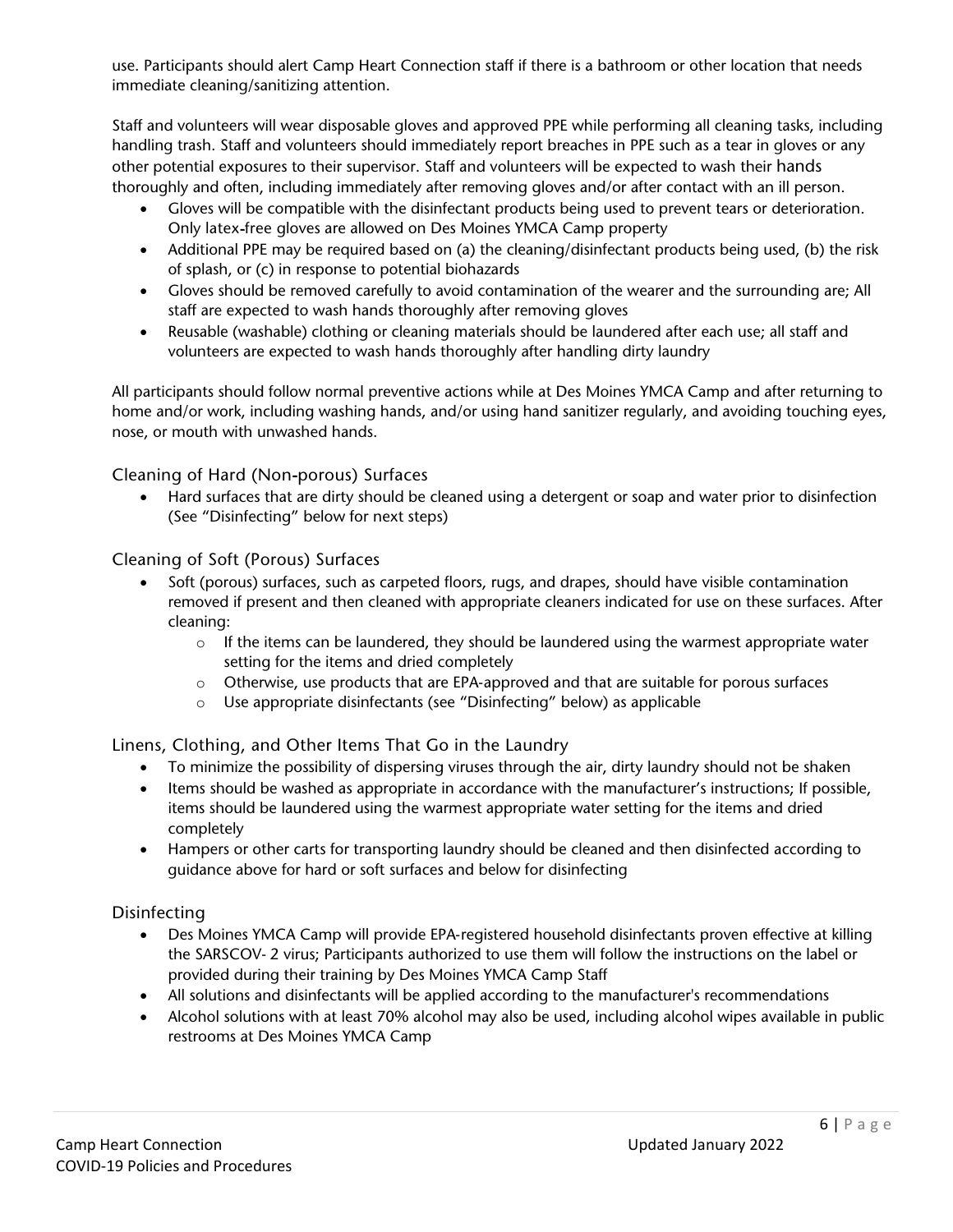#### Cleaning and Disinfection After Persons Suspected/Confirmed to Have COVID‐19 Have Been in the Facility

If it has been more than 7 days since a person with suspected/confirmed COVID‐19 visited or used the Des Moines YMCA Camp facility, additional cleaning and disinfection is not necessary. If it has been less than 7 days since such a person visited or used Des Moines YMCA Camp, then:

- Follow CDC Guidance for Summer and Youth Camps: [https://www.cdc.gov/coronavirus/2019](https://www.cdc.gov/coronavirus/2019-ncov/community/schools%E2%80%90childcare/summer%E2%80%90camps.html) [ncov/community/schools](https://www.cdc.gov/coronavirus/2019-ncov/community/schools%E2%80%90childcare/summer%E2%80%90camps.html)‐childcare/summer‐camps.html
- Areas visited by anyone who was ill will be closed off until after cleaning and disinfecting them (including cleaning and disinfecting surfaces or shared objects in outdoor areas)
- If feasible, outside doors and windows should be opened, and/or the use of ventilating fans to increase air circulation in the area should be used, prior to and during cleaning
- If feasible, Des Moines YMCA Camp Staff will wait at least 24 hours before cleaning and disinfecting. If 24 hours is not feasible, Des Moines YMCA Camp Staff will wait as long as possible, and then proceed with cleaning and disinfection as outlined above using all recommended Personal Protective Equipment (PPE)
- If a cabin or other facility is not needed for use, Des Moines YMCA Camp Staff will wait at least 7 days, and then perform routine cleaning and disinfecting procedures

\_\_\_\_\_\_\_\_\_\_\_\_\_\_\_\_\_\_\_\_\_\_\_\_\_\_\_\_\_\_\_\_\_\_\_\_\_\_\_\_\_\_\_\_\_\_\_\_\_\_\_\_\_\_\_\_\_\_\_\_\_\_\_\_\_\_\_\_\_\_\_\_\_\_\_\_\_\_\_\_\_\_\_\_\_\_\_\_\_\_

## Camp Heart Connection Activities

### COVID-19 Policies and Procedures

#### General Requirements

Staff:

- Every activity will be staffed by at least one Des Moines YMCA Camp staff or volunteer and at least one Camp Heart Connection staff or volunteer at all times
- All staff and volunteers must wear masks when in the presence of other participants
- Staff and volunteers must stay socially distanced from other Participants as much as possible
- Staff and volunteers must stay on-site at all times until departure, unless otherwise approved by Camp Director or Medical Director

#### Campers and Families:

- All participants 2 years of age or older must wear masks at all times inside communal spaces and when impossible to follow social distancing in outside settings or when otherwise noted, unless unable to do so (this expectation should be noted to Camp Heart Connection Staff prior to arrival if at all possible)
- Participants must stay within their family unit at all times
- Participants are responsible for following all posted rules and instructions given by Des Moines YMCA Camp Staff

#### Specific Program Area Protocols

Arts and Crafts:

- Camper Safety Protocols:
	- All participants must wear masks at all times when inside building or outside when social distancing cannot be achieved, if able
	- All participants must hand sanitize before and after use of the Arts and Crafts area
	- Family units must stay socially distanced from other participants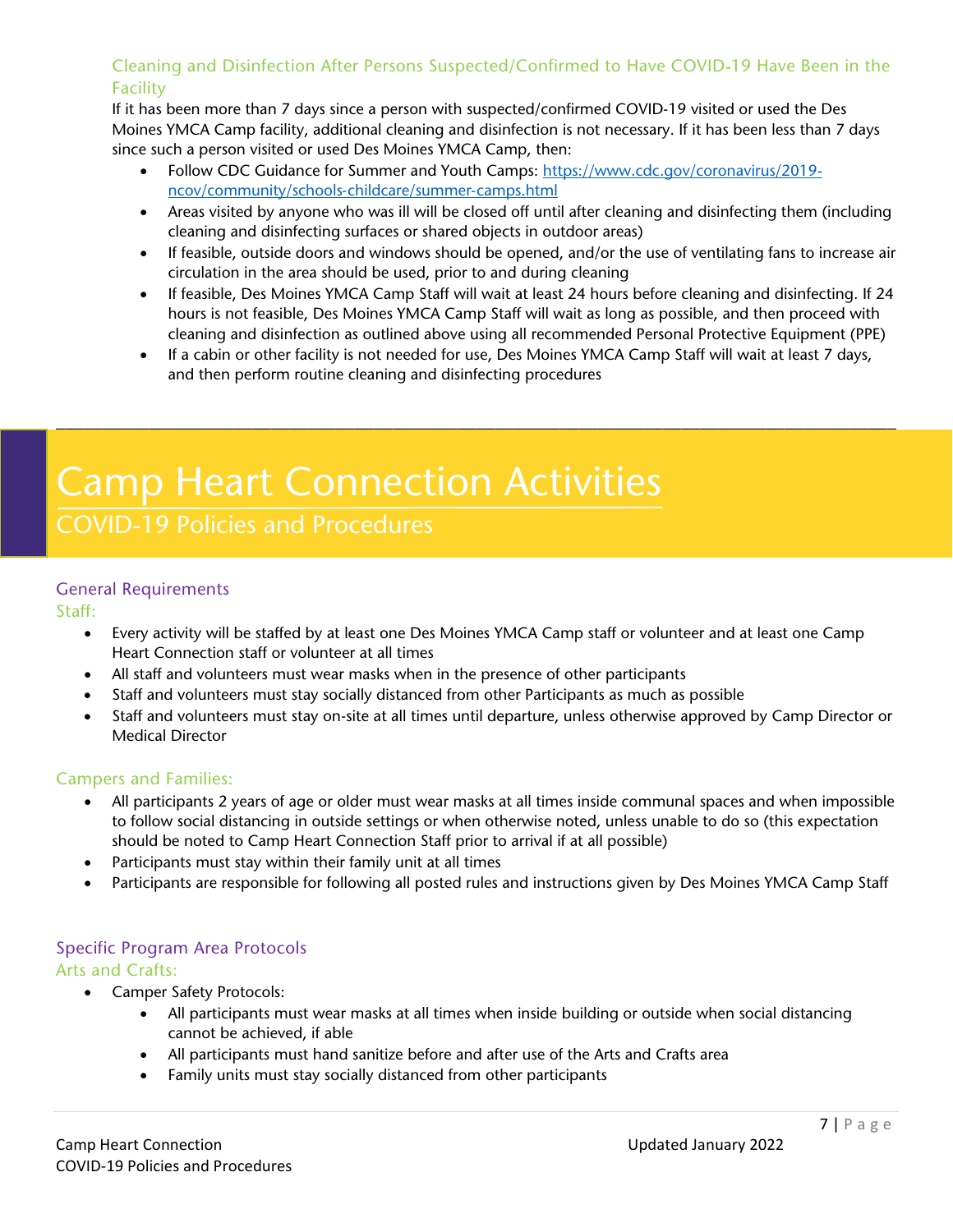- Family units will be assigned a designated space at the Arts and Crafts Center and expected to stay in that space
- Family units must use only the supplies and equipment provided by Camp Heart Connection/from their assigned bin for entire session
- Family units should ask the staff and volunteers for additional supplies as needed
- Family units are encouraged to return to their assigned cabins to use the restroom if at all possible; If use of a restroom is necessary during a cabin's visit to the Arts & Crafts Center, Camp Heart Connection staff should be notified to ensure they clean and disinfect prior to the next participants visit
- **Staff Safety Protocols:** 
	- Staff and volunteers must wear masks at all times
	- Staff and volunteers must maintain social distance as much as possible
	- Staff and volunteers must sanitize hands between Family Units
	- Staff and volunteers must sanitize all used equipment prior to each use
	- Arts & Crafts Staff will be the only ones allowed to gather or replace materials (such as paint)
- Cleaning Procedures:
	- Staff will clean and disinfect any common supplies or equipment used for that session (i.e., that did not come from/return to the family's assigned bin) prior to each use
	- Common supplies or equipment will be placed in a "Used" bin after session for cleaning
	- Staff will clean and disinfect all tables before and after each session
	- Staff will clean and disinfect all sinks and countertops before and after each session
	- Staff will clean and disinfect any spaces that participants will come in contact with before and after each session
	- Staff will clean and disinfect all entrance and exit handles
	- If restrooms are used, staff will clean and disinfect those after each session
- Supplies/Equipment Needed
	- Hand sanitizer
	- Gloves
	- Sanitizing wipes
	- Appropriate disinfectant solution
	- Masks
	- Cleaning towels
	- Instructional signs
	- Standard Arts & Crafts supplies and equipment needed for planned projects

#### Aquatic Center (Pools/Splash Pad):

- Camper Safety Protocols:
	- Family units will be asked to change before and after visiting the Aquatic Center in their assigned cabin
	- All participants must hand sanitize before and after use of the pool area
	- Family units must stay socially distanced from other participants and lifeguards at all times (except during a lifesaving event)
	- No pool toys will be provided by the Des Moines YMCA Camp for any reason with the exception of a Personal Floatation Device or Inner Tube for the Slow River (Lifeguards will clean and disinfect these after each family unit's use)
	- Family units should enter and exit through appropriate gates
	- Restrooms at the Aquatic Center should only be used if absolutely necessary, and each family unit will be assigned a restroom to use by the Lifeguards
	- Family units are encouraged to return to their assigned cabins to use the restroom if at all possible
	- If use of a restroom is necessary during a cabin's visit to the Aquatic Center, lifeguards should be notified to ensure they clean and disinfect prior to the next participant's visit
- **Staff Safety Protocols**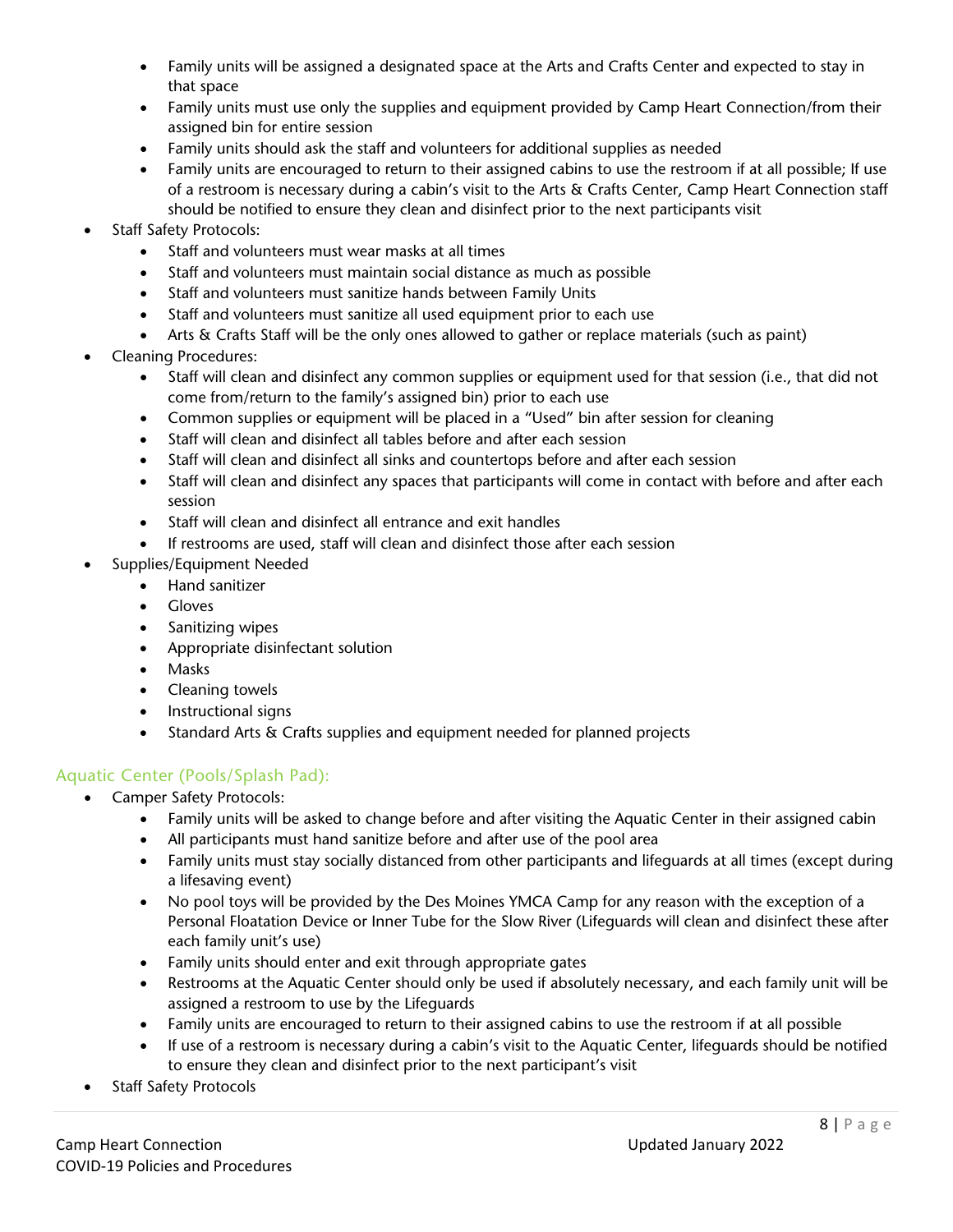- Staff and volunteers must wear masks at all times
- Staff and volunteers must maintain social distance as much as possible
- Staff and volunteers must hand sanitize between family units
- Staff and volunteers must sanitize all used equipment before and after use
- Des Moines YMCA Camp staff and volunteers are the only individuals allowed in the lifeguard office or equipment storage room
- Cleaning Procedures
	- Staff and volunteers will clean and disinfect lifeguard stations between sessions
	- Staff and volunteers will clean and disinfect gate or door entry and exit handles between sessions
	- Staff and volunteers will clean and disinfect any communal spaces between sessions
	- Staff and volunteers will clean and disinfect any chairs/benches used during session between sessions (following procedures for porous or non‐porous surfaces outlined above)
	- Staff and volunteers will clean and disinfect any equipment used during the session by participants
		- o PFDs (set aside and not used again for the weekend if at all possible)
		- o Inner tubes
- Supplies/Equipment Needed:
	- Hand sanitizer
	- Gloves
	- Sanitizing wipes
	- Appropriate disinfectant solution
	- Masks
	- Cleaning towels
	- Instructional signs
	- Standard Aquatic Center supplies and safety equipment

#### Horseback:

- Camper Safety Protocols:
	- All participants are required to wear long pants and close toed shoes
	- All participants must wear masks at all times outside when social distancing cannot be achieved, if able
	- All participants must hand sanitize before and after use of the area
- Staff Safety Protocols:
	- Staff and volunteers must wear masks at all times
	- Staff and volunteers must maintain social distance as much as possible
	- Staff and volunteers must sanitize hands between family units
	- Staff and volunteers must sanitize all used equipment prior to each use
- Cleaning Procedures:
	- Helmets, tack, and other items touched by any participant will be cleaned and disinfected between family use using the designated cleaner and protocols
- Supplies/Equipment Needed:
	- Hand sanitizer
	- Tack sanitizer
	- Gloves
	- Sanitizing wipes
	- Appropriate disinfectant solution
	- Masks
	- Cleaning towels
	- Instructional signs
	- Standard Horseback supplies and equipment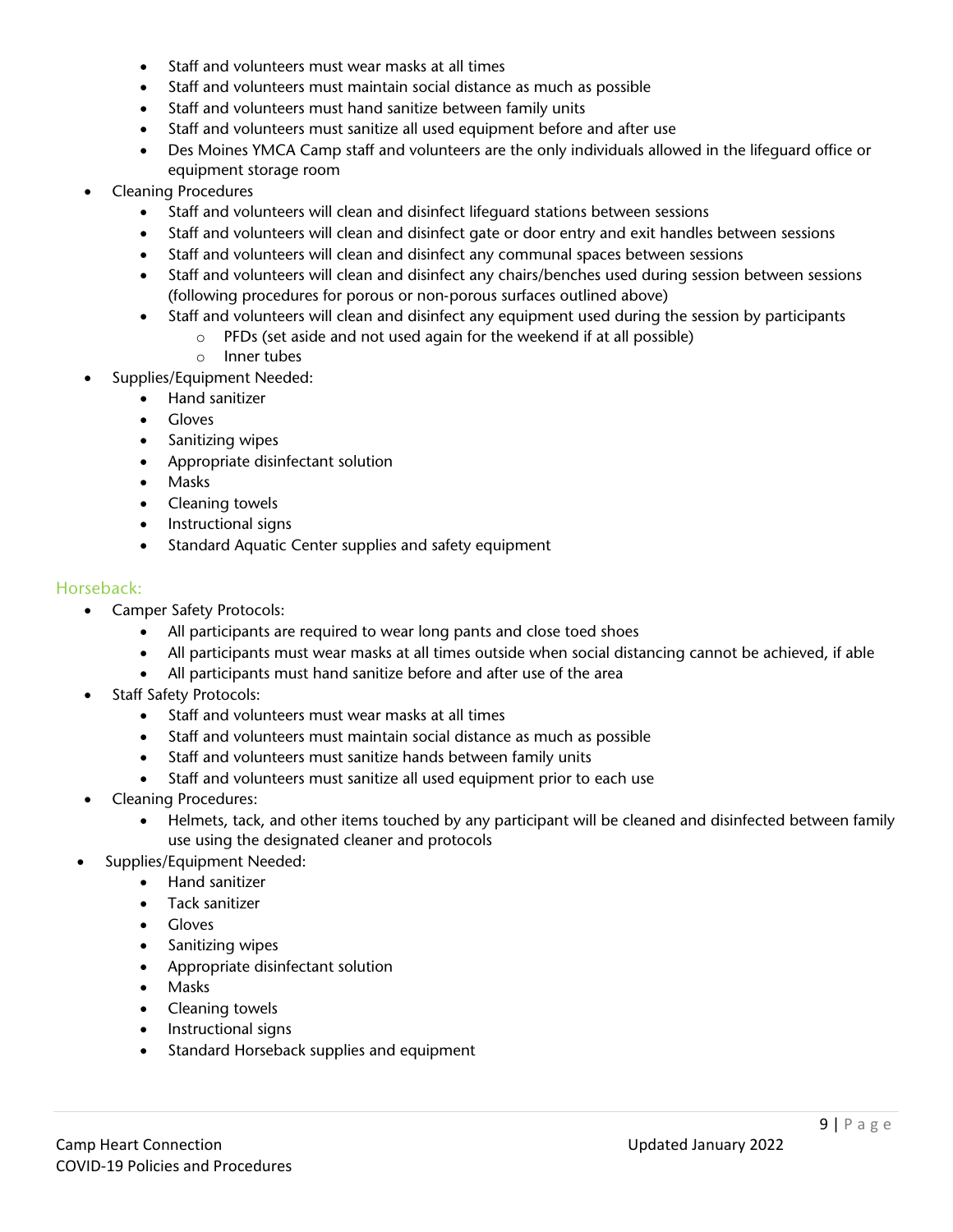#### Creek Stomping:

- Camper Safety Protocols:
	- All participants must wear masks at all times outside when social distancing cannot be achieved, if able
	- All participants must hand sanitize before and after use of the area
- Staff Safety Protocols:
	- Staff and volunteers must wear masks at all times
	- Staff and volunteers must maintain social distance as much as possible
	- Staff and volunteers must sanitize hands between family units
	- Staff and volunteers must sanitize all used equipment prior to each use
- Supplies:
	- Hand sanitizer
	- Gloves
		- Sanitizing wipes
		- Appropriate disinfectant solution
		- Masks
		- Cleaning towels
		- Instructional signs
		- Standard nature supplies and equipment

#### Sports & Recreation (Lawn Games) and Gaga Ball:

- Camper Safety Protocols:
	- All participants must wear masks at all times, if able
	- All participants must hand sanitize before and after use of the Sports & Recreation area or Gaga Ball Pit
	- Family units must stay socially distanced from other participants
	- Family units are encouraged to play sports within their family units
	- Family units must use the same equipment for entire session
- Staff Safety Protocols:
	- Staff and volunteers must wear masks at all times
	- Staff and volunteers must maintain social distance as much as possible
	- Staff and volunteers must sanitize hands between family units
	- Staff and volunteers must sanitize all used equipment before and after use
- Cleaning Procedures:
	- Staff will clean and disinfect any equipment used for session before and after each session (e.g., kickballs, footballs, soccer balls, frisbees, etc.)
	- Equipment will be placed in a "Used Equipment" bin after session for cleaning
- Supplies/Equipment Needed:
	- Hand sanitizer
	- Gloves
	- Sanitizing wipes
	- Appropriate disinfectant solution
	- Masks
	- Cleaning towels
	- Instructional signs
	- Standard Sports & Recreation or Gaga Ball equipment

#### Target Sports (Archery/Bb Gun/Slingshot):

- Camper Safety Protocols:
	- All participants must wear masks at all times, if able
	- All participants must hand sanitize before and after use of the archery area
- Staff Safety Protocols: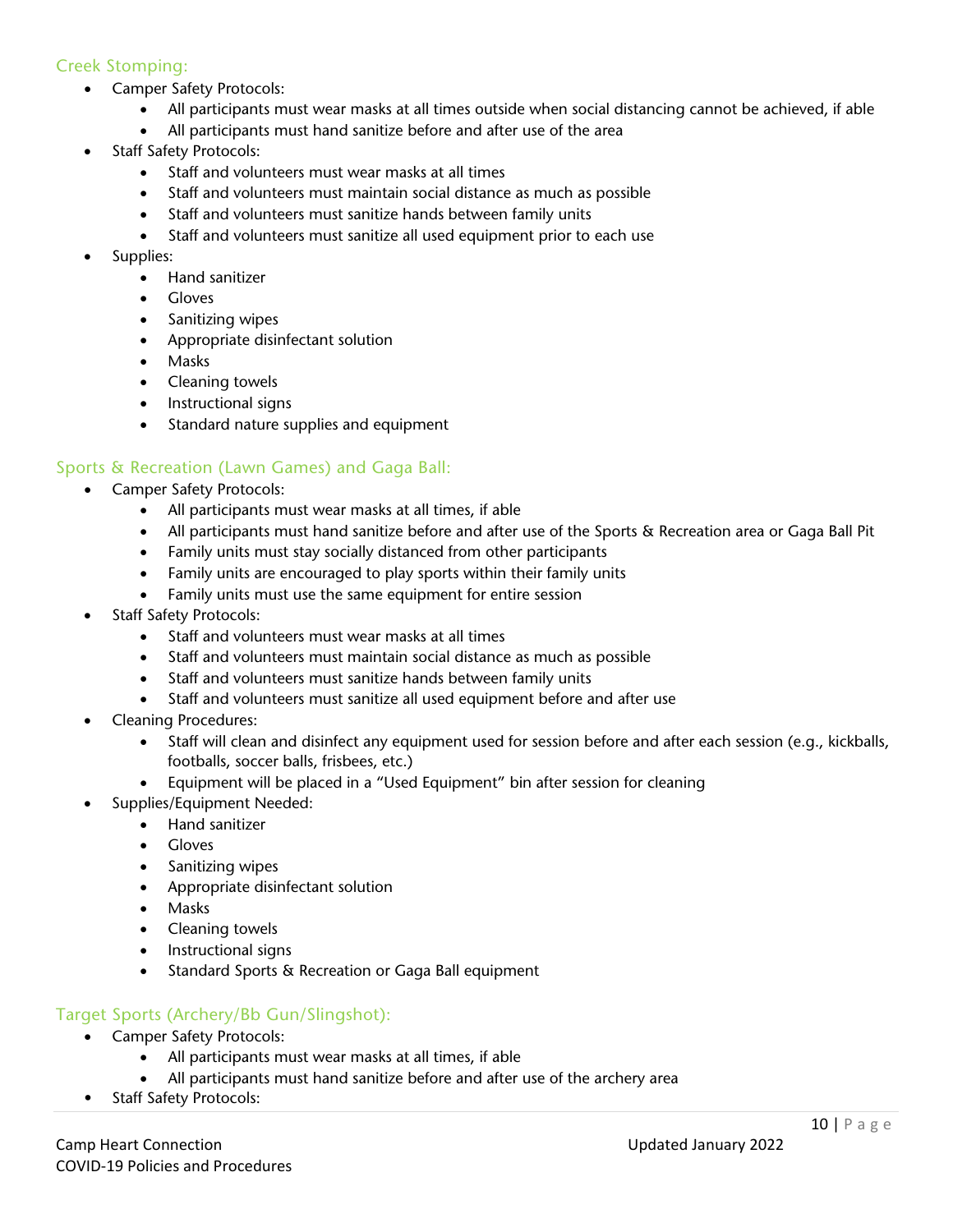- Staff and volunteers must wear masks at all times
- Staff and volunteers must maintain social distance as much as possible
- Staff and volunteers must sanitize hands between family units
- Staff and volunteers must sanitize all used equipment before and after use
- Staff and volunteers will preset all equipment for each family prior to arrival
- Only Des Moines YMCA Camp staff and volunteers are allowed in equipment storage rooms
- Cleaning Procedures:
	- Staff and volunteers will clean and disinfect all bows, arrows, bb guns, slingshots, or safety goggles (that are intended to be reused) prior to each use
	- Staff and volunteers will clean and disinfect any additional equipment/hardware prior to each use
	- Supplies/Equipment Needed:
		- Hand sanitizer
		- Gloves
		- Sanitizing wipes
		- Appropriate disinfectant solution
		- Masks
		- Cleaning towels
		- Instructional signs
		- Standard Target Sports supplies and safety equipment

#### Climbing Wall:

- Camper Safety Protocols:
	- All participants must wear masks at all times, if able
	- All participants must hand sanitize before and after use of the climbing wall area
- Staff Safety Protocols:
	- Staff and volunteers must wear masks at all times
	- Staff and volunteers must maintain social distance as much as possible
	- Staff and volunteers must sanitize hands between family units
	- Staff and volunteers must sanitize all used equipment before and after use
	- Staff and volunteers will preset all equipment for each family prior to arrival
	- Only Des Moines YMCA Camp staff and volunteers are allowed in equipment storage rooms
- Cleaning Procedures:
	- Staff and volunteers will clean and disinfect any climbing wall and additional equipment/hardware prior to each use
- Supplies/Equipment Needed:
	- Hand sanitizer
	- Gloves
	- Sanitizing wipes
	- Appropriate disinfectant solution
	- Masks
	- Cleaning towels
	- Instructional signs
	- Standard Target Sports supplies and safety equipment

#### Zipline:

- Camper Safety Protocols:
	- All participants must wear masks at all times, if able
	- All participants must hand sanitize before and after use of the zipline area
- Staff Safety Protocols:
	- Staff and volunteers must wear masks at all times